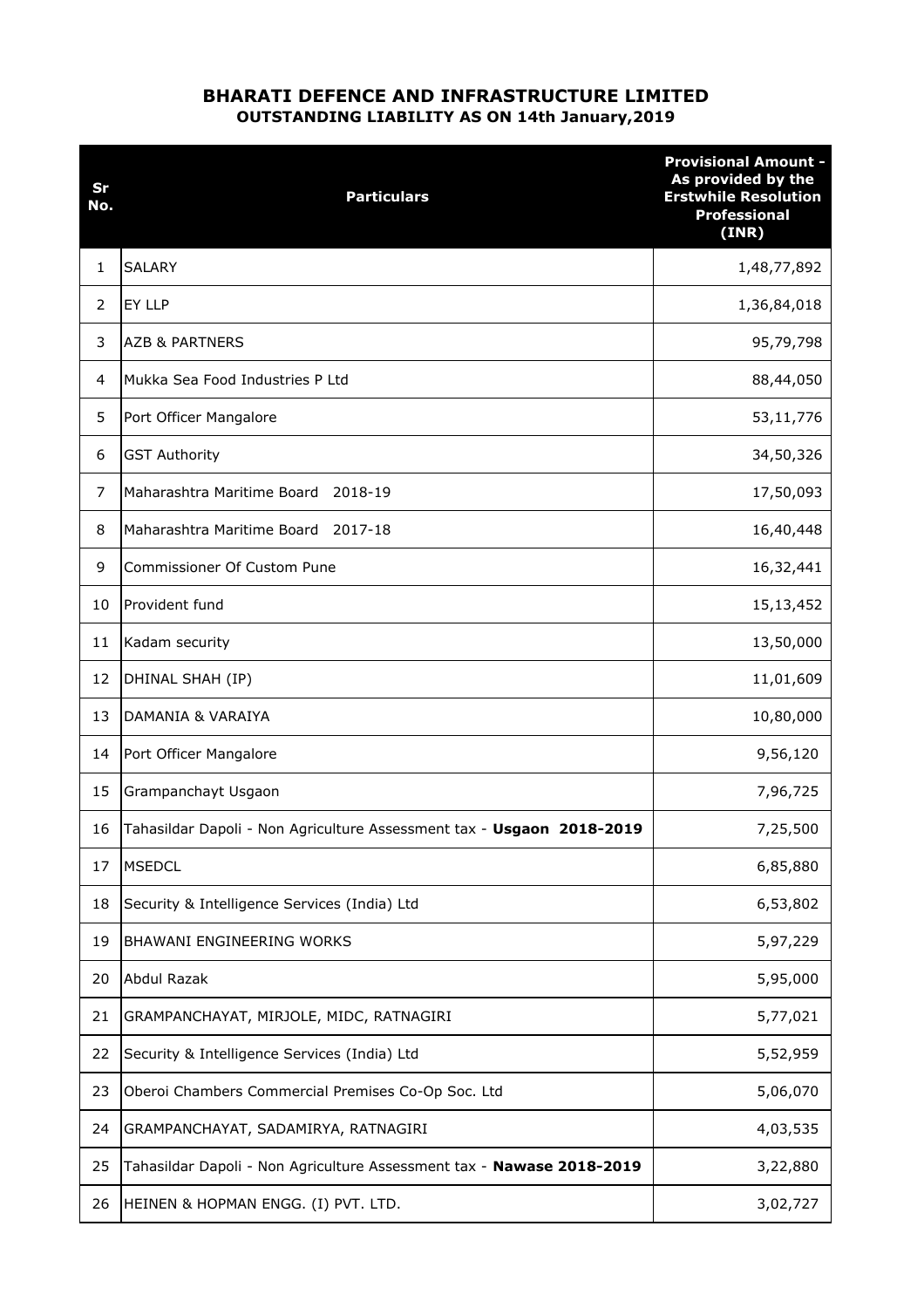| Sr<br>No. | <b>Particulars</b>                                          | <b>Provisional Amount -</b><br>As provided by the<br><b>Erstwhile Resolution</b><br><b>Professional</b><br>(INR) |
|-----------|-------------------------------------------------------------|------------------------------------------------------------------------------------------------------------------|
| 27        | <b>TDS</b>                                                  | 2,95,404                                                                                                         |
| 28        | AJAY VALVES PVT. LTD.                                       | 2,81,822                                                                                                         |
| 29        | Raj Services                                                | 2,77,200                                                                                                         |
| 30        | Security & Intelligence Services (India) Ltd                | 2,76,882                                                                                                         |
| 31        | Mangalore Security Services Ltd                             | 2,67,535                                                                                                         |
| 32        | <b>GOA LAMINATORS</b>                                       | 2,64,000                                                                                                         |
| 33        | <b>Escorts Protection Detection &amp; Security Services</b> | 2,57,097                                                                                                         |
| 34        | Security & Intelligence Services (India) Ltd                | 2,46,254                                                                                                         |
| 35        | Gd Security & Detective Agencies                            | 2,07,545                                                                                                         |
| 36        | Professional Tax                                            | 1,93,800                                                                                                         |
| 37        | A. V. Sawant                                                | 1,92,000                                                                                                         |
| 38        | MINAKSHI AVINASH SAWANT                                     | 1,92,000                                                                                                         |
| 39        | PRAJAKATA ULHAS SAWANT                                      | 1,72,425                                                                                                         |
| 40        | SHAMAL M. SAWANT                                            | 1,72,425                                                                                                         |
| 41        | Daryl A L Andrade                                           | 1,50,000                                                                                                         |
| 42        | Vinayaka Enterprises                                        | 1,48,111                                                                                                         |
| 43        | <b>ESIC Payable</b>                                         | 1,44,809                                                                                                         |
| 44        | <b>Shree Ganesh Travels</b>                                 | 1,43,000                                                                                                         |
| 45        | POOJA PRASHANT SAWANT                                       | 1,42,500                                                                                                         |
| 46        | PRASHANT SAWANT                                             | 1,42,500                                                                                                         |
| 47        | JAYDEEP TUBES PVT. LTD.                                     | 1,38,491                                                                                                         |
| 48        | AGRAM LEGAL CONSULTATNTS                                    | 1,35,220                                                                                                         |
| 49        | Visa Industrial Safety Rangers                              | 1,34,790                                                                                                         |
| 50        | Security & Intelligence Services (India) Ltd                | 1,23,128                                                                                                         |
| 51        | <b>GORAKNATH SAWANT</b>                                     | 1,09,439                                                                                                         |
| 52        | <b>GST late Return Fee</b>                                  | 1,00,000                                                                                                         |
| 53        | Vijay Vaman Sawant                                          | 96,000                                                                                                           |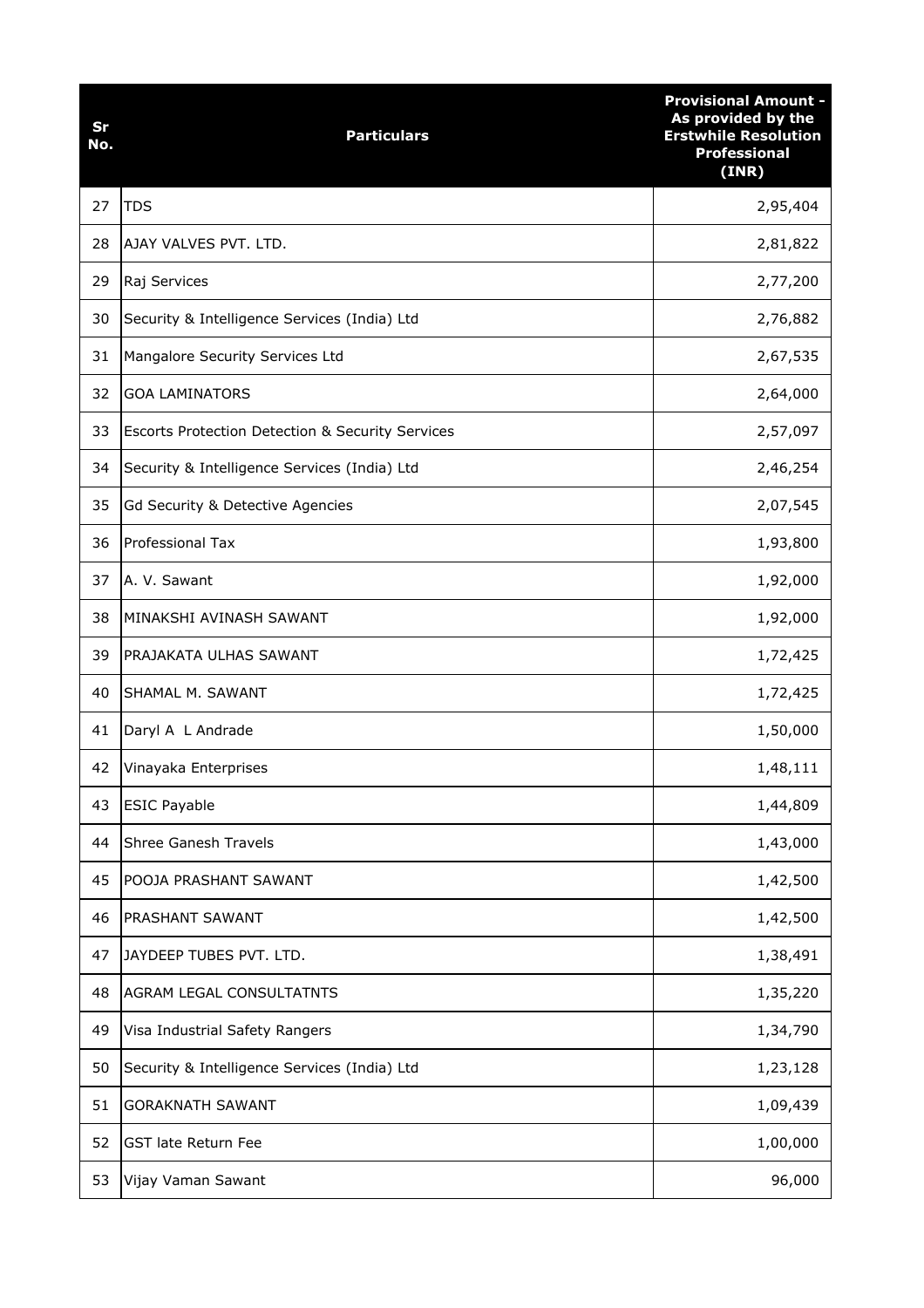| Sr<br>No. | <b>Particulars</b>                                                           | <b>Provisional Amount -</b><br>As provided by the<br><b>Erstwhile Resolution</b><br><b>Professional</b><br>(INR) |
|-----------|------------------------------------------------------------------------------|------------------------------------------------------------------------------------------------------------------|
| 54        | <b>KARMA AUTO PARK</b>                                                       | 95,121                                                                                                           |
| 55        | <b>MRV Enterprises</b>                                                       | 93,600                                                                                                           |
| 56        | Financial Advisor & Chief Accounts Officer, New Mangalore Port Trust         | 91,602                                                                                                           |
| 57        | Jaydeep C. Patel                                                             | 90,000                                                                                                           |
| 58        | Guardian Angel Security & Allied Services                                    | 88,628                                                                                                           |
| 59        | DEEPA ENGINEERING WORKS                                                      | 79,060                                                                                                           |
| 60        | K. K. INDUSTRIES                                                             | 76,537                                                                                                           |
| 61        | LINK INTIME INDIA P. LTD.                                                    | 73,504                                                                                                           |
| 62        | Knight Detective & Security Services Pvt. Ltd                                | 69,600                                                                                                           |
| 63        | <b>GST Payable</b>                                                           | 60,535                                                                                                           |
| 64        | <b>ESIC Payable</b>                                                          | 54,718                                                                                                           |
| 65        | MUMBAI PORT TRUST                                                            | 53,130                                                                                                           |
| 66        | Maharashtra Labor Welfare Fund                                               | 49,707                                                                                                           |
| 67        | 2017-2018<br>Tahasildar Dapoli - Non Agriculture Assessment tax - Usgaon     | 49,692                                                                                                           |
| 68        | <b>BHASKAR DAS GUPTA</b>                                                     | 49,000                                                                                                           |
| 69        | Krutika Ghole Enterprises                                                    | 47,105                                                                                                           |
| 70        | Krishna Engineering                                                          | 44,748                                                                                                           |
| 71        | H S Electronics                                                              | 44,175                                                                                                           |
| 72        | METRO AUTO GARAGE AND TYRE SHOP                                              | 40,000                                                                                                           |
| 73        | Niraj Enterprises                                                            | 38,055                                                                                                           |
| 74        | Adani Electricity Mumbai Ltd A/c No. 151011673                               | 35,700                                                                                                           |
| 75        | Omkar Energy                                                                 | 29,600                                                                                                           |
| 76        | <b>Escorts Protection Detection &amp; Security Services</b>                  | 29,250                                                                                                           |
| 77        | 2017-<br>Tahasildar Dapoli - Non Agriculture Assessment tax - Nawase<br>2018 | 28,512                                                                                                           |
| 78        | C. K. T. MULTIPLES                                                           | 28,341                                                                                                           |
| 79        | A. A. Mulla & Associates                                                     | 27,500                                                                                                           |
| 80        | Grampanchayat Nawase                                                         | 27,370                                                                                                           |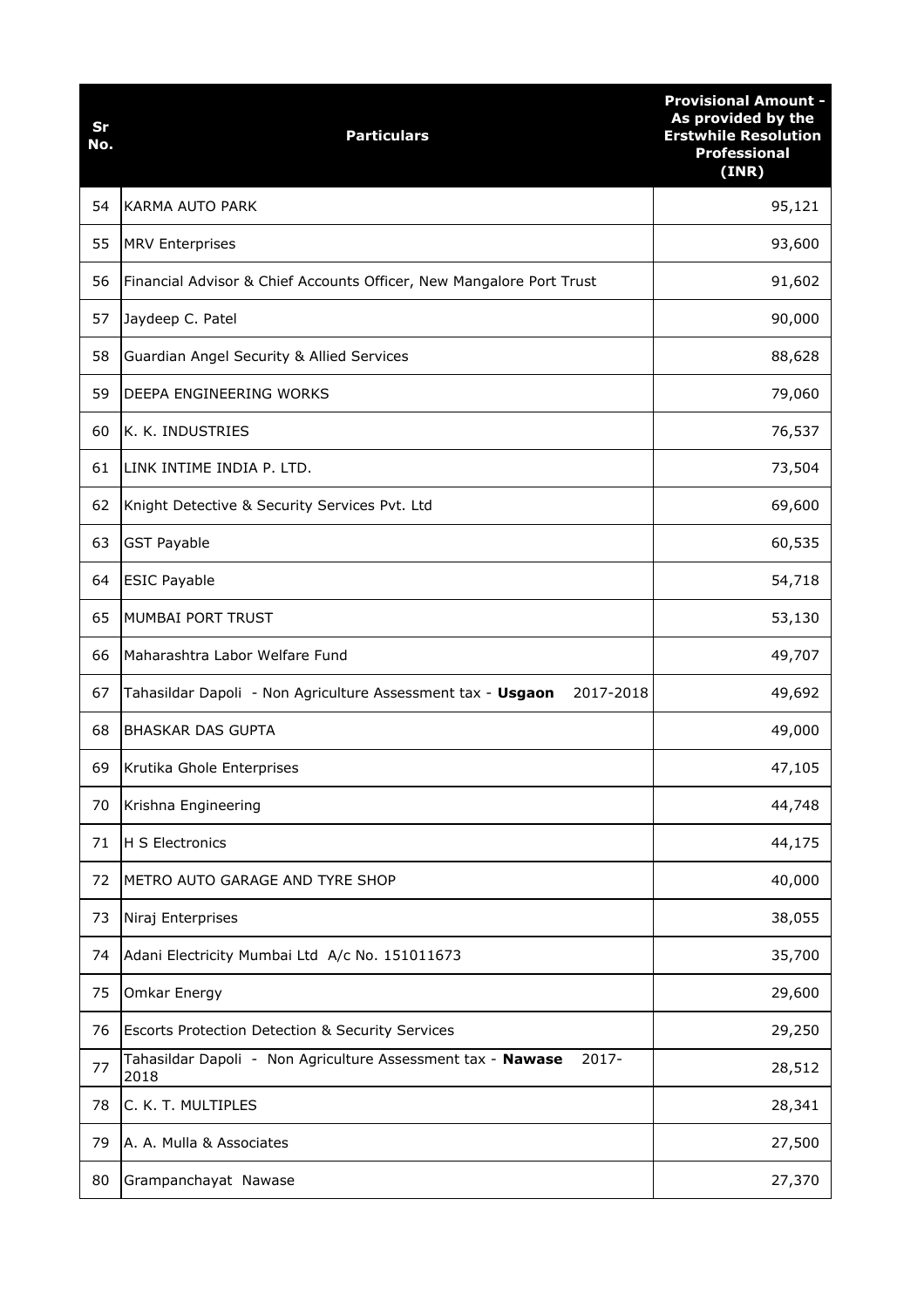| Sr<br>No. | <b>Particulars</b>                                | <b>Provisional Amount -</b><br>As provided by the<br><b>Erstwhile Resolution</b><br><b>Professional</b><br>(INR) |
|-----------|---------------------------------------------------|------------------------------------------------------------------------------------------------------------------|
| 81        | A. Nair & Associates                              | 25,000                                                                                                           |
| 82        | <b>Hithesh Security Agencies</b>                  | 24,750                                                                                                           |
| 83        | Sri Laxmi Traders                                 | 23,876                                                                                                           |
| 84        | Adani Electricity Mumbai Ltd A/c No. 151012062    | 22,130                                                                                                           |
| 85        | Dolphin Engineers                                 | 20,414                                                                                                           |
| 86        | <b>NEBULA BUSINESS MACHINES</b>                   | 20,355                                                                                                           |
| 87        | Hathway Cabnle and Datacom Limited A/C.1150912835 | 19,175                                                                                                           |
| 88        | <b>GLOBAL ENTERPRISE</b>                          | 15,530                                                                                                           |
| 89        | Mahesh B. Bhagiya                                 | 14,000                                                                                                           |
| 90        | <b>Professional Tax</b>                           | 14,000                                                                                                           |
| 91        | Jay Ambe Zerox Center                             | 13,791                                                                                                           |
| 92        | AVINASH ANANT KARSHINGKAR-IT                      | 13,065                                                                                                           |
| 93        | Airtel relationship no. 7020924902                | 13,007                                                                                                           |
| 94        | Adani Electricity Mumbai Ltd A/c No. 151012270    | 12,770                                                                                                           |
| 95        | BHARAT SANCHAR NIGAM LTD.                         | 12,525                                                                                                           |
| 96        | Mr. Aravind Sawant                                | 12,500                                                                                                           |
| 97        | Jwala Auto Electricals                            | 12,300                                                                                                           |
| 98        | Shree Samartha Bharat Gas Gramin Vitarak          | 12,285                                                                                                           |
| 99        | Nitesh More                                       | 8,955                                                                                                            |
| 100       | PANCHU BHAGANU YADAV                              | 8,700                                                                                                            |
| 101       | Abhishek Kudav                                    | 8,106                                                                                                            |
| 102       | Samadhan General Stores                           | 8,081                                                                                                            |
| 103       | Shreya Santosh Khadpe                             | 7,430                                                                                                            |
| 104       | Adani Electricity Mumbai Ltd A/c No. 151012053    | 6,600                                                                                                            |
| 105       | Prakash Ganpat Ujal                               | 6,500                                                                                                            |
| 106       | <b>K2P Chemicals</b>                              | 5,992                                                                                                            |
| 107       | Mr. Aravind Sawant                                | 5,900                                                                                                            |